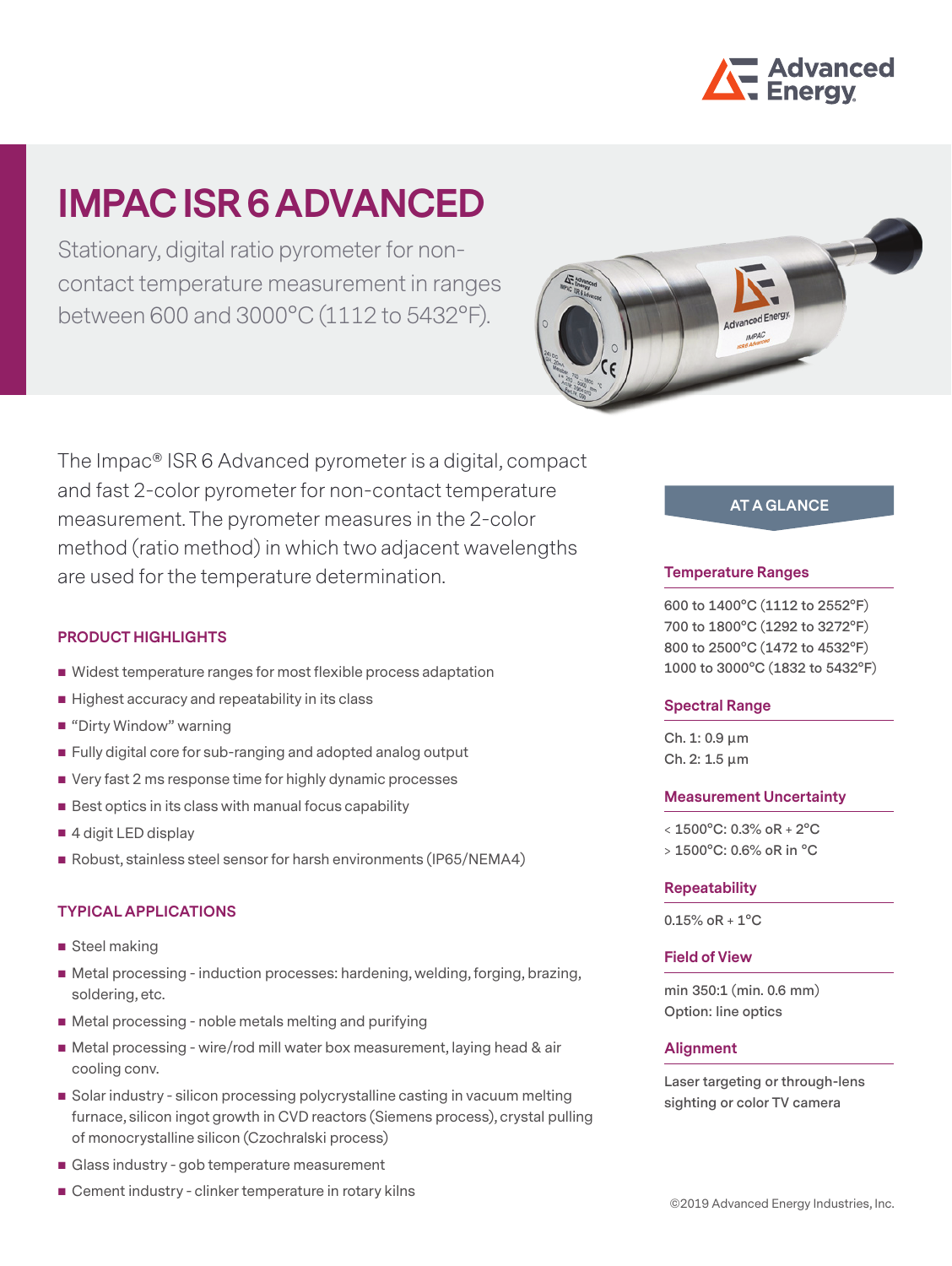## **OVERVIEW**

The ISR 6 Advanced ratio pyrometer uses two adjacent wavelengths for the temperature determination. This technique offers the following advantages compared to standard 1-color pyrometers:

The temperature measurement is largely independent of the object's emissivity and in wide ranges unaffected by dust and other contaminants in the field of view.

The measuring object can be smaller than the spot size, measurements through dirty viewing windows are possible up to a certain contamination.

Additionally the pryometer can be switched to 1-color mode and used like a conventional pyrometer in a spectral range near 0.9 µm.

The response time of only 2 ms facilitates the measurement of fast processes. The ISR 6 is equipped with a built-in "dirty window" warning.

The pyrometer can be connected to a PC through an RS485 to USB connection, enabling parameter adjustments to be made using the InfraWin software. This can be used for temperature indication, data logging and further analyzing of complete temperature processes.

## **TECHNICAL DATA**

| <b>Measurement Specifications</b>                                                               |                                                                                                                                                                       |  |
|-------------------------------------------------------------------------------------------------|-----------------------------------------------------------------------------------------------------------------------------------------------------------------------|--|
| Temperature Range                                                                               | 600 to 1400°C (1112 to 2552°F) (MB 14)<br>700 to 1800°C (1292 to 3272°F) (MB 18)<br>800 to 2500°C (1472 to 4532°F) (MB 25)<br>1000 to 3000°C (1832 to 5432°F) (MB 30) |  |
| Sub Range                                                                                       | Any range adjustable within the temperature range, minimum span: 50°C                                                                                                 |  |
| <b>Spectral Ranges</b>                                                                          | Channel $1:0.9 \mu m$                                                                                                                                                 |  |
|                                                                                                 | Channel 2: $1.05 \mu m$                                                                                                                                               |  |
| Resolution                                                                                      | 0.1°C or 0.2°F at interface                                                                                                                                           |  |
|                                                                                                 | < 0.0015% of selected sub range at analog output, min. 0.1 °C, 16 bit; $1^{\circ}$ C or $1^{\circ}$ F on display                                                      |  |
| Emissivity ε                                                                                    | $0.050$ to 1.000 in steps of $1/1000$ (1-color mode)                                                                                                                  |  |
| Transmittance $\tau$                                                                            | $0.050$ to 1.000 in steps of $1/1000$ (1-color mode)                                                                                                                  |  |
| Emissivity Slope $\kappa$                                                                       | 0.800 to 1.200 in steps of 1/1000 (2-color mode)                                                                                                                      |  |
| <b>Measurement Uncertainty</b><br>$(\kappa = 1, t_{90} = 1 \text{ s}, T_{amb} = 25 \text{ °C})$ | < $1500^{\circ}$ C: 0.3% of reading in $^{\circ}$ C + 2 $^{\circ}$ C                                                                                                  |  |
|                                                                                                 | $>1500^{\circ}$ C: 0.6% of reading in $^{\circ}$ C                                                                                                                    |  |
| Repeatability<br>$(\kappa = 1, t_{90} = 1 s, T_{amb} = 25 °C)$                                  | 0.15% of reading in $^{\circ}$ C + 1 $^{\circ}$ C                                                                                                                     |  |

| <b>Optical Specifications</b> |                                                                                                                          |
|-------------------------------|--------------------------------------------------------------------------------------------------------------------------|
| Sighting                      | Built-in laser aiming light (max. power level < 1 mW, $\lambda$ = 630 to 680 nm, CDRH class II) or through-lens sighting |
| Optics                        | Manually focusable from rear cover measuring distance $a = 210$ to 5000 mm                                               |
| Distance Ratio                | MB 14 approx. 100:1<br>MB 18 approx. 190:1<br>MB 25 and MB 30 approx. 350:1                                              |

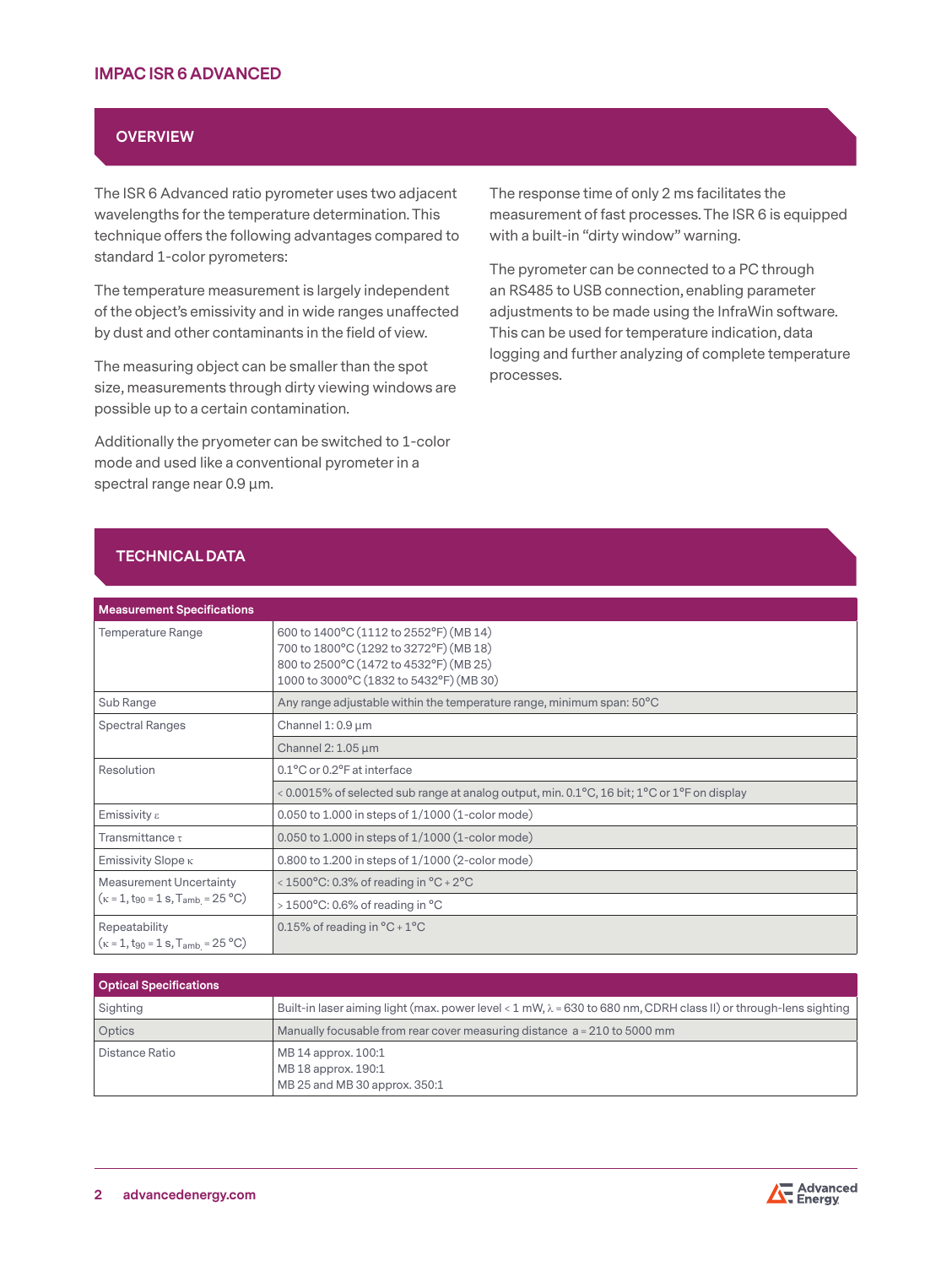## **TECHNICAL DATA (CONTINUED)**

| <b>Electrical</b>    |                                                                                             |
|----------------------|---------------------------------------------------------------------------------------------|
| Power Supply         | 24 VDC ±25%, ripple must be less than 50 mV                                                 |
| Power Consumption    | Approximately 3 W (including laser)                                                         |
| Load (analog output) | 0 to 500 $\Omega$                                                                           |
| Isolation            | Power supply, analog output and digital interface are electrically isolated from each other |

| <b>Environmental Specifications</b> |                                                             |  |
|-------------------------------------|-------------------------------------------------------------|--|
| <b>Protection Class</b>             | IP 65 IEC 60529 (value in mated condition)                  |  |
| <b>Operating Position</b>           | Any                                                         |  |
| <b>Ambient Temperature</b>          | 0 to $65^{\circ}$ C (32 to $149^{\circ}$ F) at housing      |  |
| Storage Temperature                 | $-20$ to $80^{\circ}$ C ( $-4$ to $176^{\circ}$ F)          |  |
| <b>Relative Humidity</b>            | Non-condensating conditions                                 |  |
| Weight                              | $0.6$ kg $(-1.32$ lbs)                                      |  |
| Housing                             | Stainless steel                                             |  |
| CE Label                            | According to EU directives about electromagnetical immunity |  |

| Interface               |                                                                                                                                                                                                                                                                                                                      |  |
|-------------------------|----------------------------------------------------------------------------------------------------------------------------------------------------------------------------------------------------------------------------------------------------------------------------------------------------------------------|--|
| Connection              | 12-pin connector                                                                                                                                                                                                                                                                                                     |  |
| Display (in rear cover) | LED, 4 digit matrix, 5 mm high for 2-color or 1-color temperature signal or measuring distance                                                                                                                                                                                                                       |  |
| Parameters              | Adjustable via interface: 2-color / 1-color temperature signal, metal mode, accordingly emissivity slope or<br>emissivity, temperature sub range, settings for maximum value storage, address, baud rate, switch off limit,<br>"dirty window" warning, transmittance, response time $t_{90}$ , 0 to 20 mA or 4 to 20 |  |
|                         | Readable via interface: measured value, internal temperature of the unit, measuring distance                                                                                                                                                                                                                         |  |

| <b>Communication</b>          |                                                                                                                                                                                                                           |  |
|-------------------------------|---------------------------------------------------------------------------------------------------------------------------------------------------------------------------------------------------------------------------|--|
| Analog Output                 | Adjustable 0 to 20 mA or 4 to 20 mA, linear (via digital interface)                                                                                                                                                       |  |
| Digital Interface             | RS485 addressable (half-duplex)                                                                                                                                                                                           |  |
|                               | Baud rate: 1200 to 115.2 kBd (on request RS232, not addressable)                                                                                                                                                          |  |
| Switch Off Limit              | 2% to 50% (adjustable via interface)                                                                                                                                                                                      |  |
| "Dirty Window" Warning        | Relay contact, max. continuous current 0.4 A, setting of the warning level: 0 (off) to 99%                                                                                                                                |  |
| Response Time t <sub>90</sub> | 2 ms (with dynamic adaption at low signal levels); adjustable to min; 0.01 s; 0.05 s; 0.25 s; 1 s; 3 s; 10 s                                                                                                              |  |
| Maximum Value Storage         | Built-in single or double storage. Clearing with adjusted time $t_{clear}$ (off; 0.01 s; 0.05 s; 0.25 s; 1 s; 5 s; 25 s), via<br>interface, automatically with the next measuring object, external contact, hold-function |  |

**1** MB is a shortcut used for temperature range (in German: Messbereich).

The determination of the technical data of this pyrometer is carried out in accordance with VDI/VDE IEC TS 62942-2, the calibration / adjustment in accordance with VDI/VDE 3511, Part 4.4.

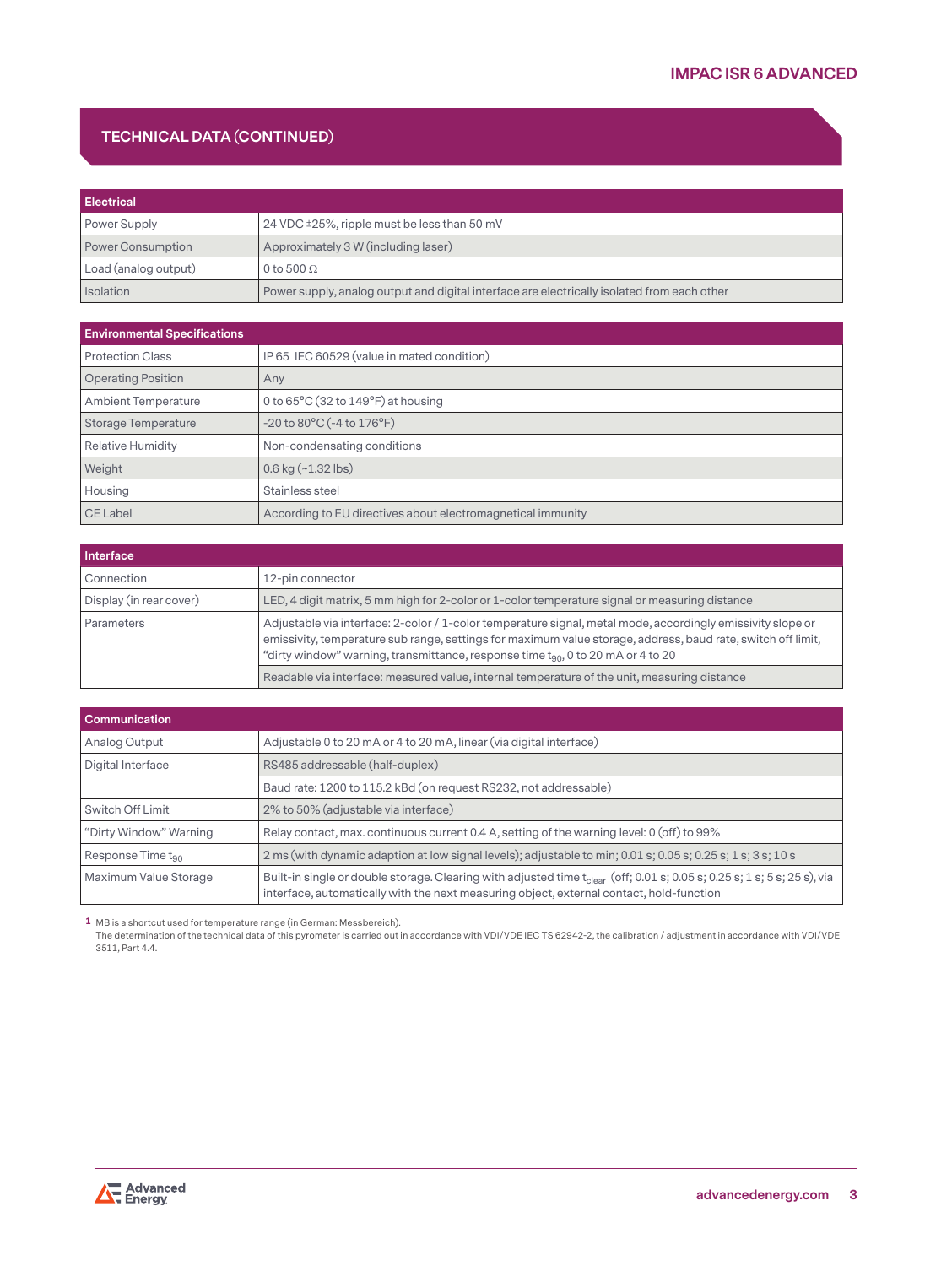## **IMPAC ISR 6 ADVANCED**

## **PRODUCT SCHEMATIC**



## **SIGHTING**

ISR 6 Advanced with Through-Lens Sighting ISR 6 Advanced with Laser Aiming



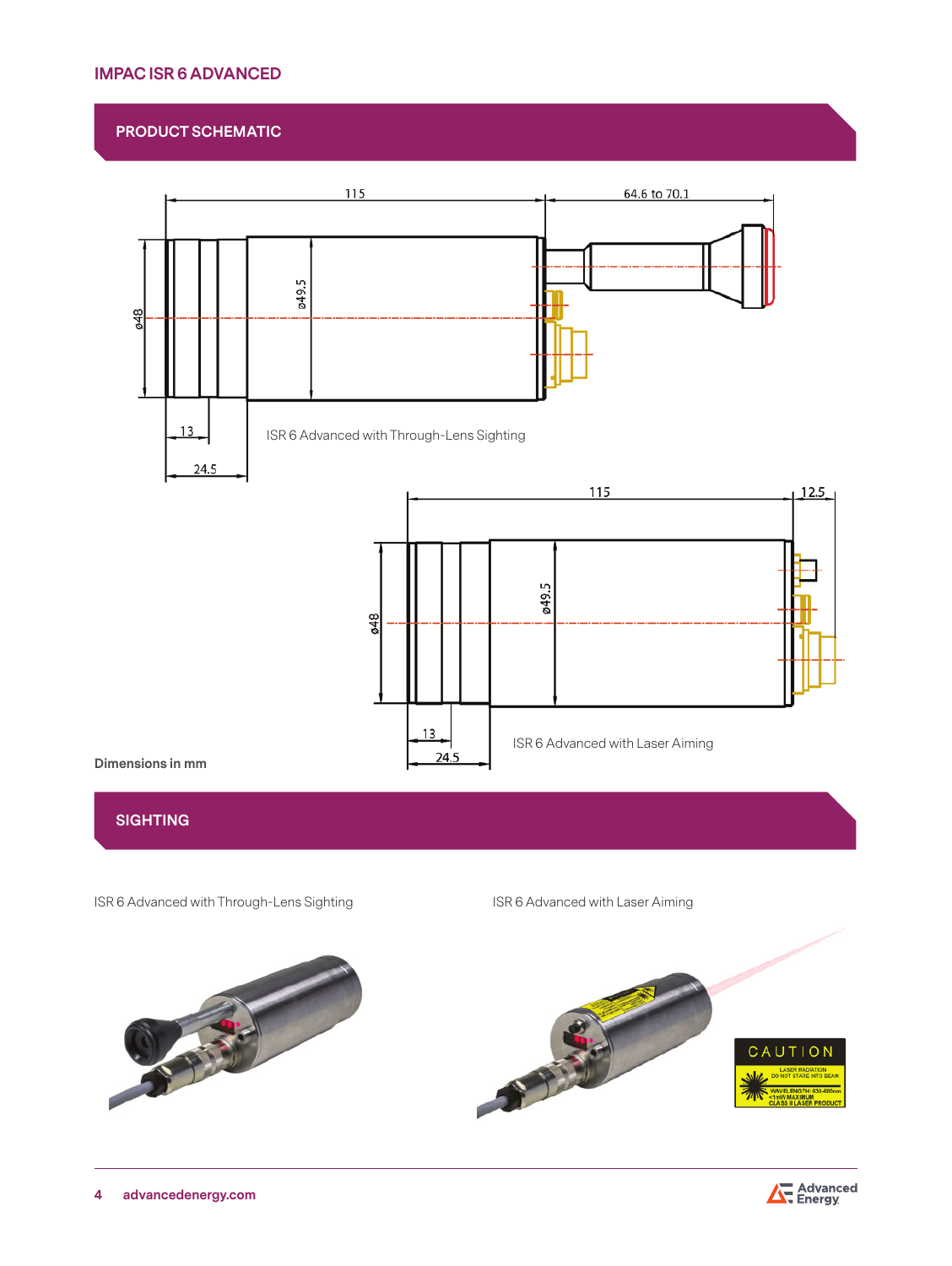## **OPTICS**

The optics can be manually adjusted at all distances between 210 mm and 5000 mm. The table shows examples of distances and the corresponding spot diameters.



Effective aperture D for all temperature ranges: 13 mm (focused to longest distance) to 15 mm (focused to shortest distance).

| <b>ISR6 Advanced</b> |                      |               |               |                |
|----------------------|----------------------|---------------|---------------|----------------|
|                      | 600 to 1400°C        | 700 to 1800°C | 800 to 2500°C | 1000 to 3000°C |
| Distance a [mm]      | Spot Diameter M [mm] |               |               |                |
| 210                  | 2.1                  | 1.1           | 0.6           | 0.6            |
| 300                  | 3                    | 1.6           | 0.9           | 0.9            |
| 500                  | 5                    | 2.7           | 1.5           | 1.5            |
| 800                  | 8                    | 4.2           | 2.3           | 2.3            |
| 1300                 | 13                   | 6.9           | 3.7           | 3.7            |
| 2000                 | 20                   | 10.6          | 5.8           | 5.8            |
| 5000                 | 50                   | 27            | 15            | 15             |

## **Optional Integrated Line Optics**

Besides the standard optical heads, the ISR 6 Advanced is also available with integrated line optics, which features a special spot in the shape of a line. This provides additional advantages for some applications such as wire production or pouring stream measurements.



## **REFERENCE NUMBERS**

| ISR 6 Advanced         |                                                |          |                                                     |  |
|------------------------|------------------------------------------------|----------|-----------------------------------------------------|--|
| Temperature Range      | With Through-Lens Sighting   With Laser Aiming |          | With Laser Targeting and<br>line shaped spot $(5%)$ |  |
| 600 to 1400°C (MB 14)  | 3904020                                        | 3904010  | 3904050                                             |  |
| 700 to 1800°C (MB 18)  | 3904080                                        | 3904070  | $\sim$                                              |  |
| 800 to 2500°C (MB 25)  | 3904150                                        | 3904140  | 3904180                                             |  |
| 1000 to 3000°C (MB 30) | 3904220                                        | 3-904210 | $\sim$                                              |  |

#### **Scope of Delivery**

Pyrometer, PC adjustment and evaluation software InfraWin, works certificate, and operating instructions.

#### **Ordering Note**

A connection cable is not included in scope of delivery and must be ordered separately.

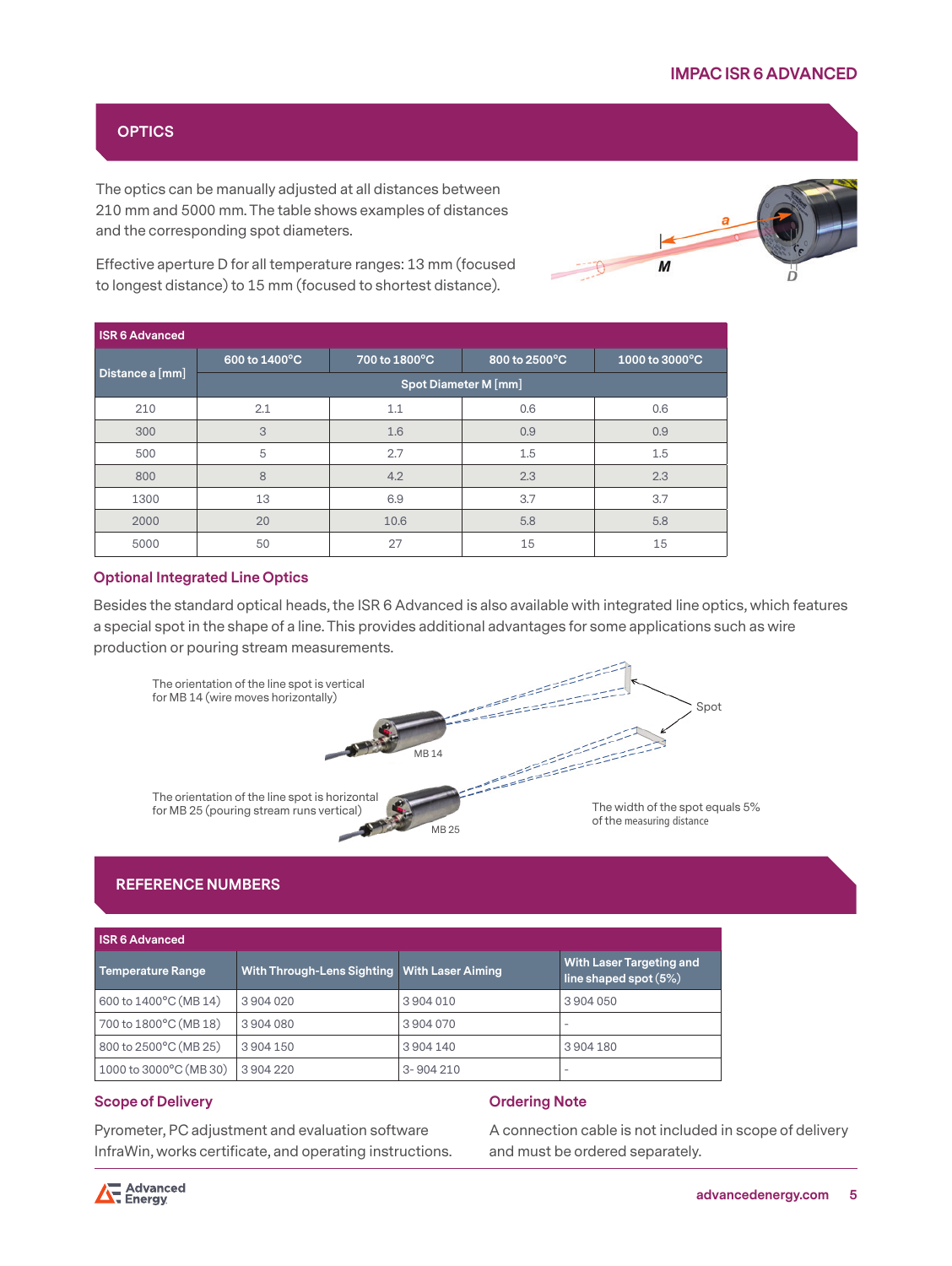## **ACCESSORIES**

| <b>PN</b> | <b>Description</b>                                                                                                  |
|-----------|---------------------------------------------------------------------------------------------------------------------|
| 3820320   | Special connection cable with plug and additional pilot light switch, 5 m                                           |
| 3820330   | Connection cable, 5 m, straight connector $^1$                                                                      |
| 3820500   | Connection cable, 10 m, straight connector <sup>1</sup>                                                             |
| 3820510   | Connection cable, 15 m, straight connector $^1$                                                                     |
| 3820810   | Connection cable, 20 m, straight connector <sup>1</sup>                                                             |
| 3820820   | Connection cable, 25 m, straight connector <sup>1</sup>                                                             |
| 3820520   | Connection cable, 30 m, straight connector <sup>1</sup>                                                             |
| 3820340   | Connection cable, 5 m, 90° connector1                                                                               |
| 3820530   | Connection cable, 10 m, 90° connector1                                                                              |
| 3820540   | Connection cable, 15 m, 90° connector <sup>1</sup>                                                                  |
| 3820830   | Connection cable, 20 m, 90° connector <sup>1</sup>                                                                  |
| 3820840   | Connection cable, 25 m, 90° connector1                                                                              |
| 3820550   | Connection cable, 30 m, 90° connector1                                                                              |
| 3852290   | Power supply NG DC for DIN rail mounting; 100 to 240 VAC $\Rightarrow$ 24 VDC, 1 A                                  |
| 3852550   | Power supply NG 2D for DIN rail mounting; 85 to 265 VAC $\Rightarrow$ 24 VDC, 600 mA with 2 settable limit switches |
| 3826750   | USB-RS485 adaptor cable, 1.8m, HS Version 4.5 Mbd                                                                   |
| 3 852 440 | Protocol transducer RS485/RS232 (switch.) $\Leftrightarrow$ Profibus-DP for 1 device                                |
| 3852460   | Protocol transducer RS485 $\Leftrightarrow$ Profibus DP for 32 devices                                              |
| 3852620   | Protocol converter UPP RS485 or RS232 $\Leftrightarrow$ ProfiNet, for 1 pyrometer                                   |
| 3852630   | Protocol converter UPP RS485 $\Leftrightarrow$ ProfiNet, for max. 32 pyrometers                                     |
| 3826510   | PI 6000: PID programmable controller, very fast, for digital IMPAC pyrometers                                       |
| 3891220   | DA 4000: LED-display, 2-wire power supply, 2 limit switches (relay contacts), 115 VAC                               |
| 3890650   | DA 4000: LED-display, 2-wire power supply, 2 limit switches (relay contacts), 230 VAC                               |
| 3890570   | DA 6000-N digital display, to allow adjustment of pyrometer through RS485 interface                                 |
| 3890530   | DA 6000: like the DA 6000-N, but with analog input and 2 limit switches for the RS485 interface.                    |
| 3843490   | SCA 5, External Scanner Series 5 & 6 with fused silica window, 24 VAC/DC                                            |
| 3846260   | Instrument's support (Series 5 and 6)                                                                               |
| 3834210   | Adjustable mounting support (Series 5 and 6)                                                                        |
| 3846290   | Instrument's support (Series 5 and 6) with fused silica window                                                      |
| 3835590   | 90° mirror with quartz glass window (Series 5 and 6)                                                                |
| 3 843 250 | ROT 5 scanning mirror attachment up to 70°                                                                          |
| 3835160   | Air purge unit, aluminium                                                                                           |
| 3 837 230 | Water cooling jacket (heavy duty) with integrated air purge unit                                                    |
| 3837280   | Water cooling jacket (heavy duty) with fused silica window                                                          |
| 3 837 500 | Water cooling jacket (light duty, with air purge unit (only for instruments with laser targeting)                   |
| 3 837 510 | Water cooling jacket (light duty), with fused silica window (only for instruments with laser targeting)             |
| 3837540   | Cooling plate for series 5 and 6, with air purge                                                                    |
| 3846590   | Vacuum flange KF16 with quartz glass window                                                                         |

**1** All connection cables include a short adapter cable with a 9-pin SUB-D connector. This connector may be used in combination with the RS485 to USB adapter.

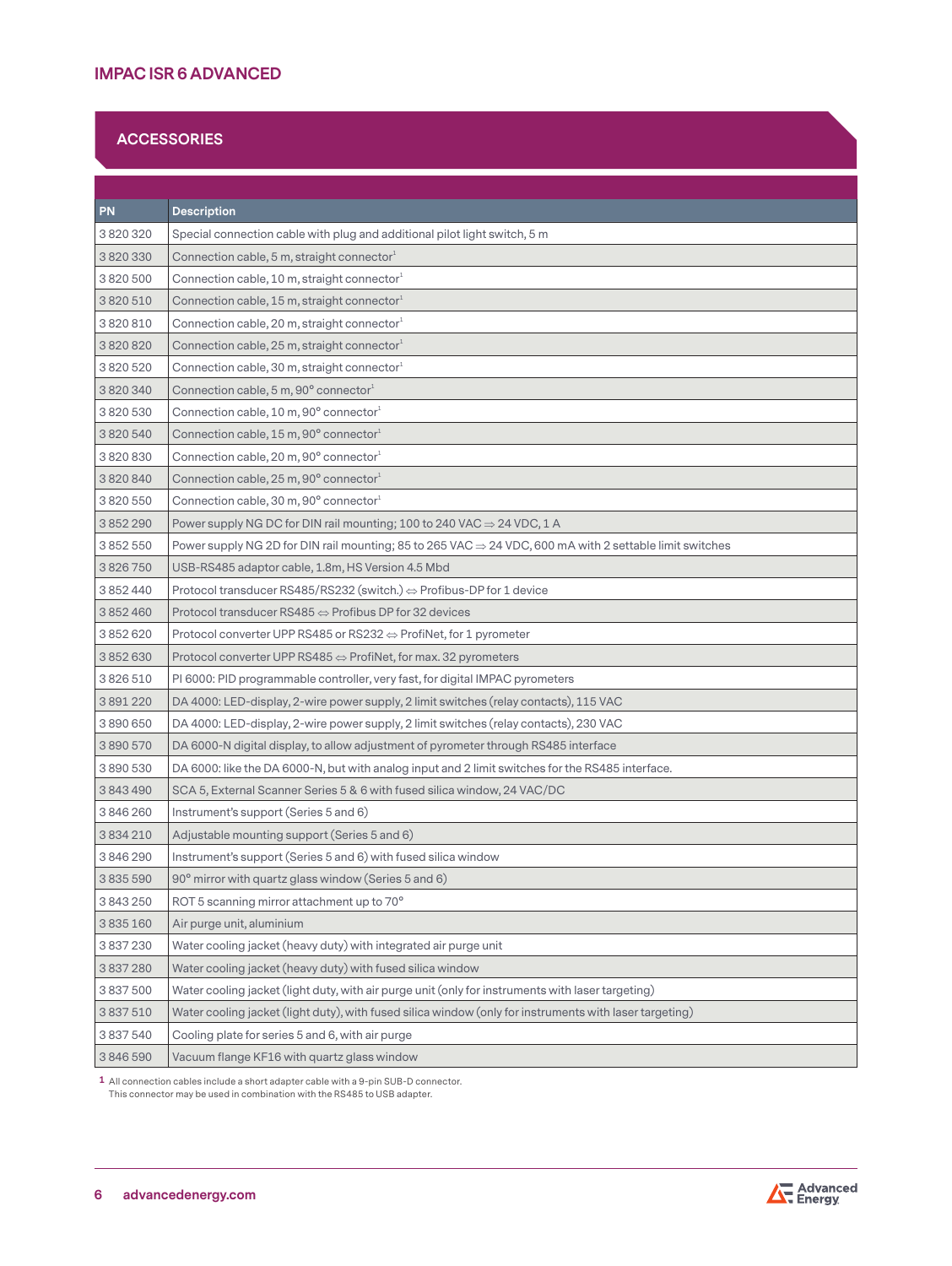## **INFRAWIN OVERVIEW**

InfraWin is easy-to-use measurement and evaluation software for remote configuration of stationary, digital IMPAC brand pyrometers.

This software allows the user to remotely adjust and control settings for one or two pyrometers from a single computer. InfraWin also allows the user to simultaneously monitor and control temperatures.

- Display temperature data as color bars and online graphics
- Capture downstream evaluations as tables, graphics or text files
- Calculate the spot size for different measuring distances
- **Features UPP standard (Universal Pyrometer** Protocol)

## **Pyrometer Settings**

An IMPAC digital pyrometer connected to a PC will be automatically detected by the software. All available parameters are adjustable, including emissivity, response time, maximum value storage, output signal and sub range.

Further special functions are adjustable for example controllers or TV parameters on instruments available with these functions. Changes are transmitted directly to the pyrometer.



**Measurement with Internal Temperature of radiation temperature and internal instrument temperature. Parameters can be changed during the measurement.**



#### **Measurement with Color Bar**

In this window a temperature value for the upper or lower limit can be adjusted numerically or with the mouse.

The acquired minimum and maximum value is indicated as well as the inner temperature of the pyrometer. The emissivity is changeable during the measurement at any time.

#### **Infrared Calculator**

After input of the aperture and the focused spot size per datasheet, the calculation of spot sizes at non-focused distances is possible.



**I/O Module allows users to trigger measurement externally and gives a potential free output contact.**